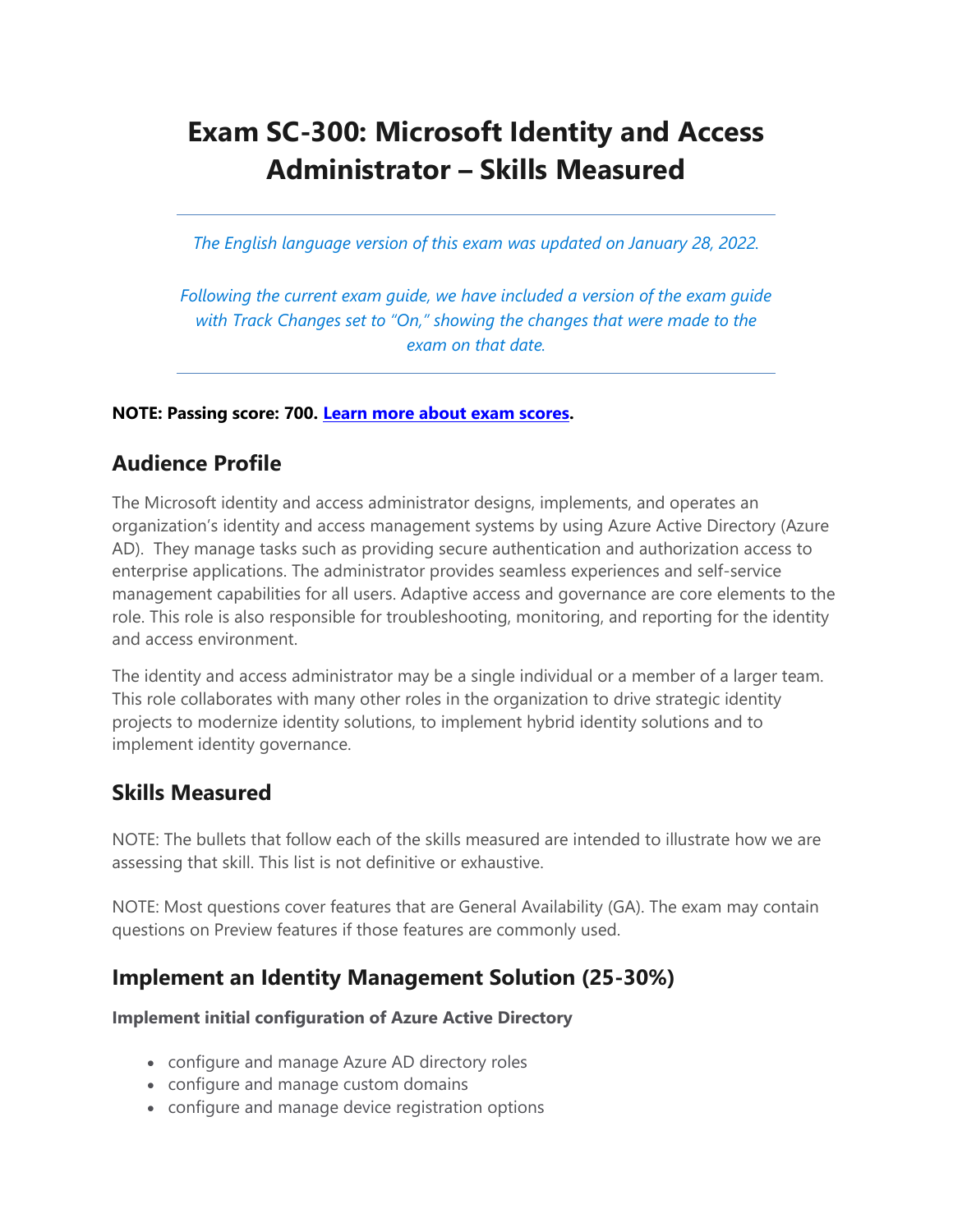- configure delegation by using administrative units
- configure tenant-wide settings

### **Create, configure and manage identities**

- create, configure and manage users
- create, configure and manage groups
- manage licenses

#### **Implement and manage external identities**

- manage external collaboration settings in Azure Active Directory
- invite external users (individually or in bulk)
- manage external user accounts in Azure Active Directory
- configure identity providers (social and SAML/WS-fed)

#### **Implement and manage hybrid identity**

- implement and manage Azure Active Directory Connect (AADC)
- implement and manage Azure AD Connect cloud sync
- implement and manage Password Hash Synchronization (PHS)
- implement and manage Pass-Through Authentication (PTA)
- implement and manage seamless Single Sign-On (SSO)
- implement and manage Federation (excluding manual ADFS deployments)
- implement and manage Azure Active Directory Connect Health
- troubleshoot synchronization errors

# **Implement an Authentication and Access Management Solution (25- 30%)**

### **Plan and implement Azure Multifactor Authentication (MFA)**

- plan Azure MFA deployment (excluding MFA Server)
- implement and manage Azure MFA settings
- manage MFA settings for users

#### **Manage user authentication**

- administer authentication methods (FIDO2 / Passwordless)
- implement an authentication solution based on Windows Hello for Business
- configure and deploy self-service password reset
- deploy and manage password protection
- configure smart lockout thresholds
- implement and manage tenant restrictions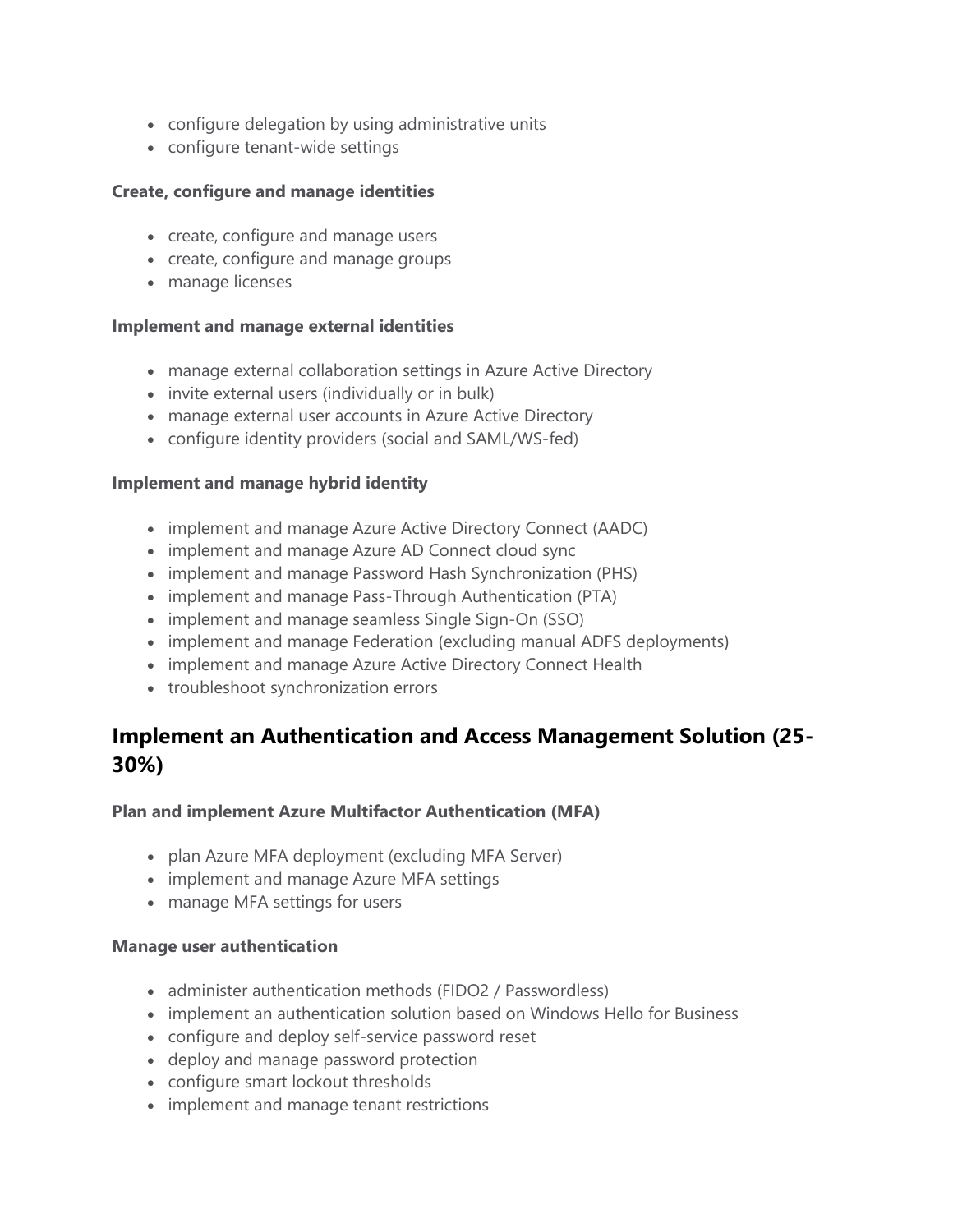### **Plan, implement and administer conditional access**

- plan and implement security defaults
- plan conditional access policies
- implement conditional access policy controls and assignments (targeting, applications, and conditions)
- testing and troubleshooting conditional access policies
- implement application controls
- implement session management

### **Manage Azure AD Identity Protection**

- implement and manage a user risk policy
- implement and manage sign-in risk policy
- implement and manage MFA registration policy
- monitor, investigate and remediate elevated risky users

# **Implement Access Management for Apps (10-15%)**

### **Plan, implement, and monitor the integration of Enterprise Apps for SSO**

- implement and configure consent settings
- discover apps by using MCAS or ADFS app report
- design and implement access management for apps
- design and implement app management roles
- monitor and audit access / Sign-ins to Azure Active Directory integrated enterprise applications
- integrate on-premises apps by using Azure AD application proxy
- integrate custom SaaS apps for SSO
- configure pre-integrated (gallery) SaaS apps
- implement application user provisioning

#### **Implement app registrations**

- plan your line of business application registration strategy
- implement application registrations
- configure application permissions
- implement application authorization
- plan and configure multi-tier application permissions

# **Plan and Implement an Identity Governance Strategy (25-30%)**

**Plan and implement entitlement management**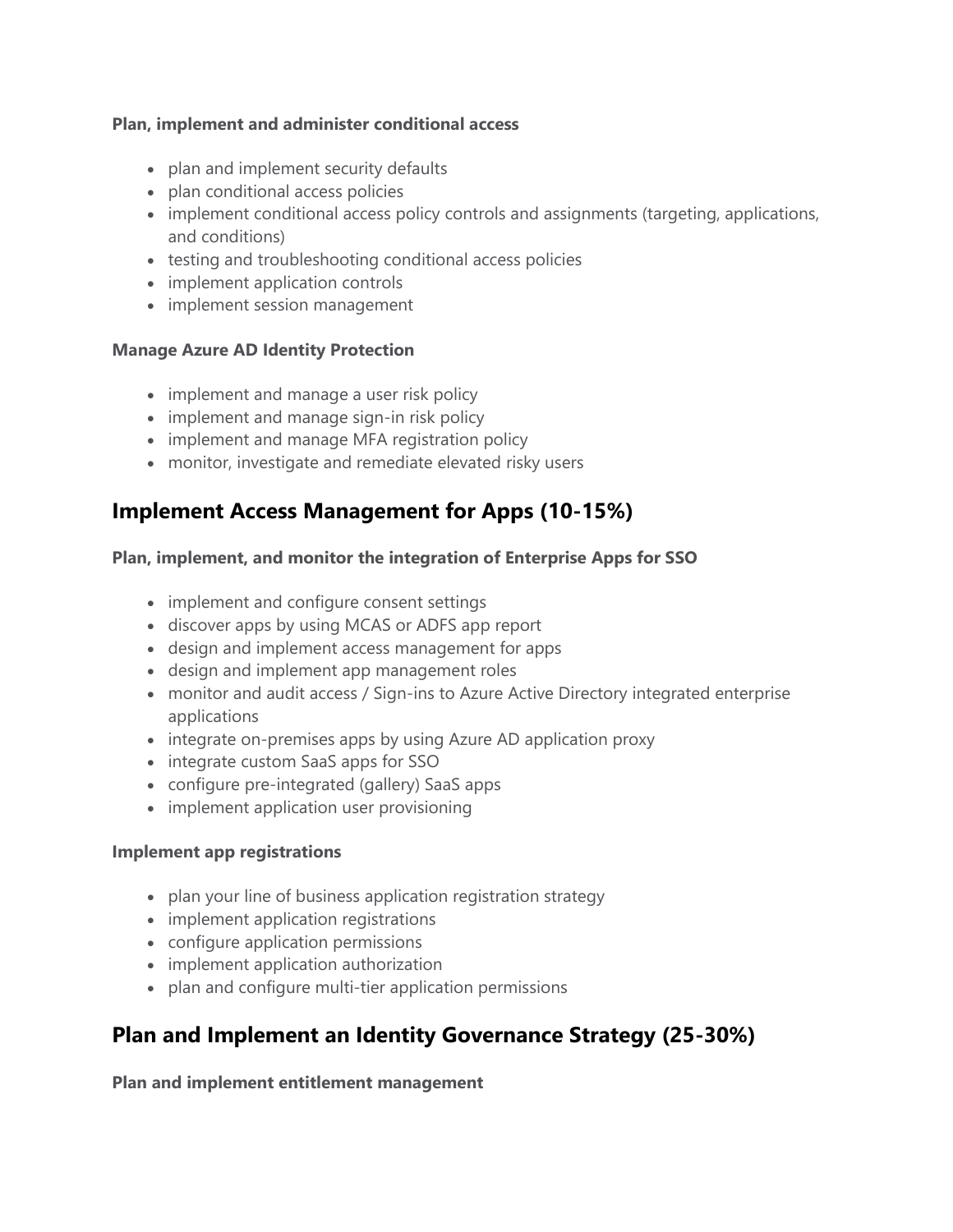- define catalogs
- define access packages
- plan, implement and manage entitlements
- implement and manage terms of use
- manage the lifecycle of external users in Azure AD Identity Governance settings

### **Plan, implement and manage access reviews**

- plan for access reviews
- create access reviews for groups and apps
- monitor access review findings
- manage licenses for access reviews
- automate access review management tasks
- configure recurring access reviews

### **Plan and implement privileged access**

- define a privileged access strategy for administrative users (resources, roles, approvals, thresholds)
- configure Privileged Identity Management for Azure AD roles
- configure Privileged Identity Management for Azure resources
- assign roles
- manage PIM requests
- analyze PIM audit history and reports
- create and manage break-glass accounts

### **Monitor and maintain Azure Active Directory**

- analyze and investigate sign-in logs to troubleshoot access issues
- review and monitor Azure AD audit logs
- enable and integrate Azure AD diagnostic logs with Log Analytics / Azure Sentinel
- export sign-in and audit logs to a third-party SIEM
- review Azure AD activity by using Log Analytics / Azure Sentinel, excluding KQL use
- analyze Azure Active Directory workbooks / reporting
- configure notifications

*The following exam guide shows the changes that were implemented on January 28, 2022 to the English language version of this exam.*

# **Audience Profile**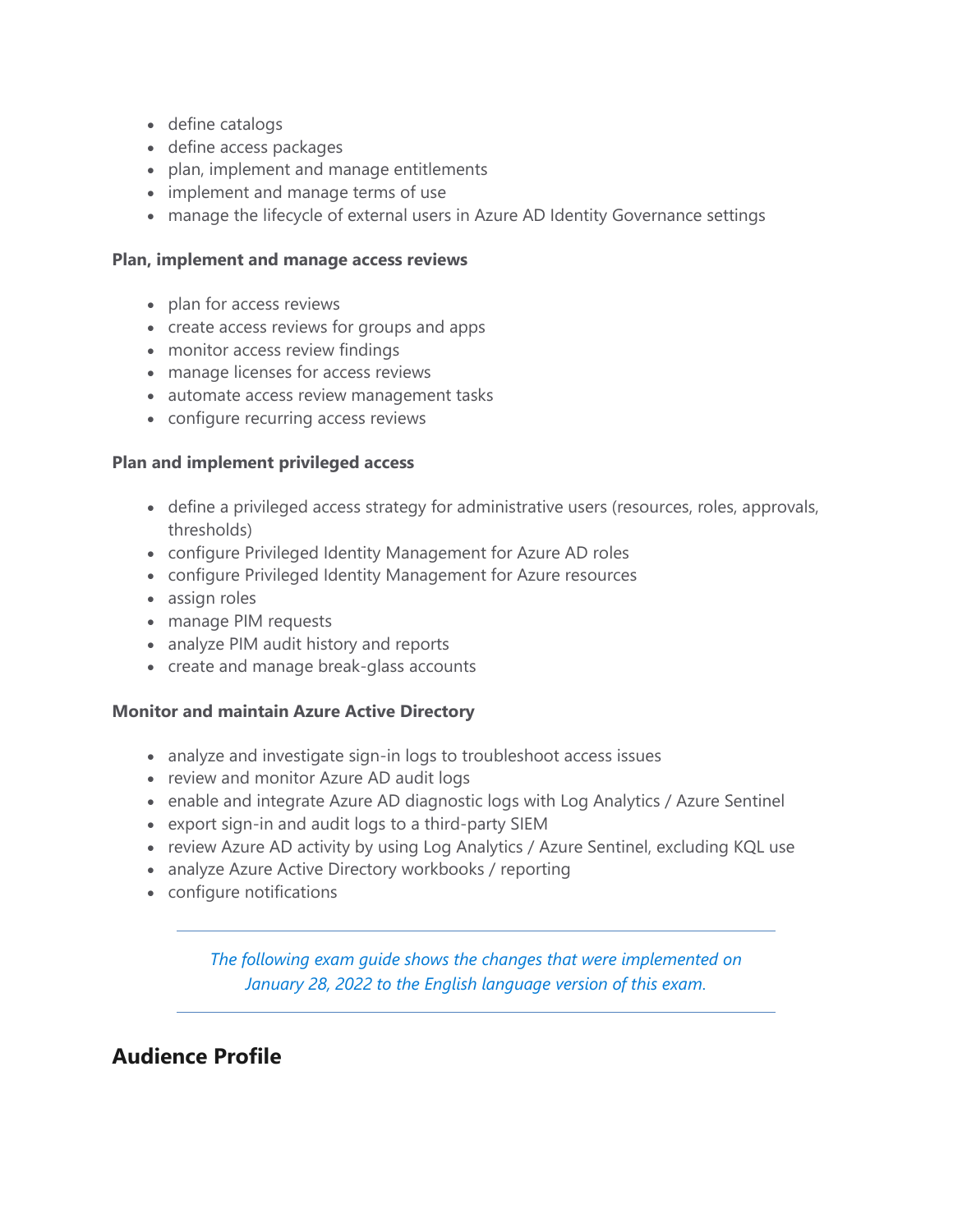The Microsoft identity and access administrator designs, implements, and operates an organization's identity and access management systems by using Azure Active Directory (Azure AD). They manage tasks such as providing secure authentication and authorization access to enterprise applications. The administrator provides seamless experiences and self-service management capabilities for all users. Adaptive access and governance are core elements to the role. This role is also responsible for troubleshooting, monitoring, and reporting for the identity and access environment.

The identity and access administrator may be a single individual or a member of a larger team. This role collaborates with many other roles in the organization to drive strategic identity projects to modernize identity solutions, to implement hybrid identity solutions and to implement identity governance.

# **Skills Measured**

NOTE: The bullets that follow each of the skills measured are intended to illustrate how we are assessing that skill. This list is not definitive or exhaustive.

NOTE: Most questions cover features that are General Availability (GA). The exam may contain questions on Preview features if those features are commonly used.

# **Implement an Identity Management Solution (25-30%)**

**Implement initial configuration of Azure Active Directory**

- configure and manage Azure AD directory roles
- configure and manage custom domains
- configure and manage device registration options
- configure delegation by using administrative units
- configure tenant-wide settings

### **Create, configure and manage identities**

- create, configure and manage users
- create, configure and manage groups
- manage licenses

#### **Implement and manage external identities**

- manage external collaboration settings in Azure Active Directory
- invite external users (individually or in bulk)
- manage external user accounts in Azure Active Directory
- configure identity providers (social and SAML/WS-fed)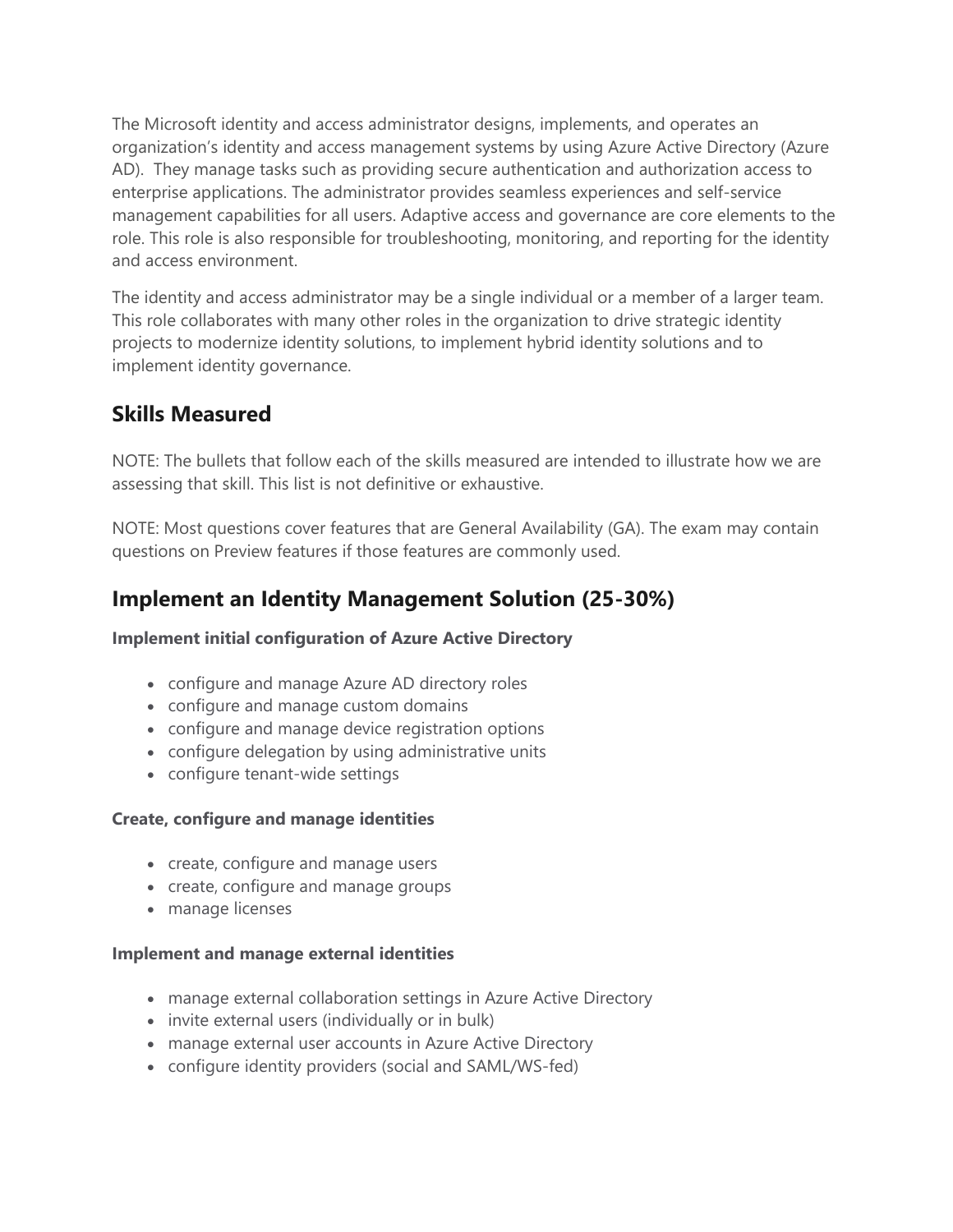### **Implement and manage hybrid identity**

- implement and manage Azure Active Directory Connect (AADC)
- implement and manage Azure AD Connect cloud sync
- implement and manage Password Hash Synchronization (PHS)
- implement and manage Pass-Through Authentication (PTA)
- implement and manage seamless Single Sign-On (SSO)
- implement and manage Federation (excluding manual ADFS deployments)
- implement and manage Azure Active Directory Connect Health
- troubleshoot synchronization errors

# **Implement an Authentication and Access Management Solution (25- 30%)**

### **Plan and implement Azure Multifactor Authentication (MFA)**

- plan Azure MFA deployment (excluding MFA Server)
- implement and manage Azure MFA settings
- manage MFA settings for users

### **Manage user authentication**

- administer authentication methods (FIDO2 / Passwordless)
- implement an authentication solution based on Windows Hello for Business
- configure and deploy self-service password reset
- deploy and manage password protection
- Configure smart lockout thresholds
- implement and manage tenant restrictions

### **Plan, implement and administer conditional access**

- plan and implement security defaults
- plan conditional access policies
- implement conditional access policy controls and assignments (targeting, applications, and conditions)
- testing and troubleshooting conditional access policies
- implement application controls
- implement session management
- Configure smart lockout thresholds

### **Manage Azure AD Identity Protection**

- implement and manage a user risk policy
- implement and manage sign-in risk policvies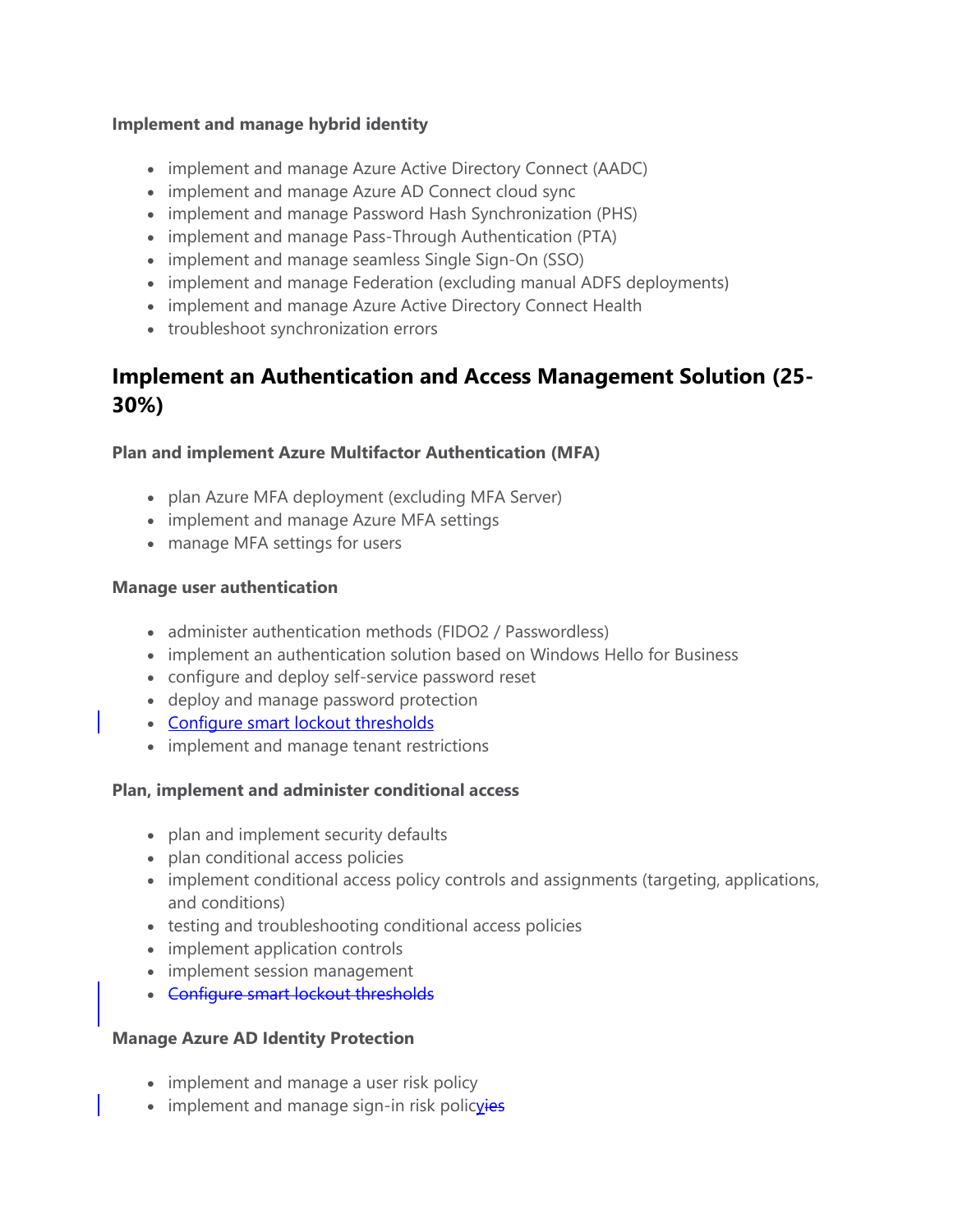- implement and manage MFA registration policy
- monitor, investigate and remediate elevated risky users

# **Implement Access Management for Apps (10-15%)**

### **Plan, implement, and monitor the integration of Enterprise Apps for SSO**

- implement and configure consent settings
- discover apps by using MCAS or ADFS app report
- design and implement access management for apps
- design and implement app management roles
- monitor and audit access / Sign-iOns to Azure Active Directory integrated enterprise applications
- integrate on-premises apps by using Azure AD application proxy
- integrate custom SaaS apps for SSO
- configure pre-integrated (gallery) SaaS apps
- implement application user provisioning

#### **Implement app registrations**

- plan your line of business application registration strategy
- implement application registrations
- configure application permissions
- implement application authorization
- plan and configure multi-tier application permissions

# **Plan and Implement an Identity Governance Strategy (25-30%)**

#### **Plan and implement entitlement management**

- define catalogs
- define access packages
- plan, implement and manage entitlements
- implement and manage terms of use
- manage the lifecycle of external users in Azure AD Identity Governance settings

#### **Plan, implement and manage access reviews**

- plan for access reviews
- create access reviews for groups and apps
- monitor access review findings
- manage licenses for access reviews
- automate access review management tasks
- configure recurring access reviews